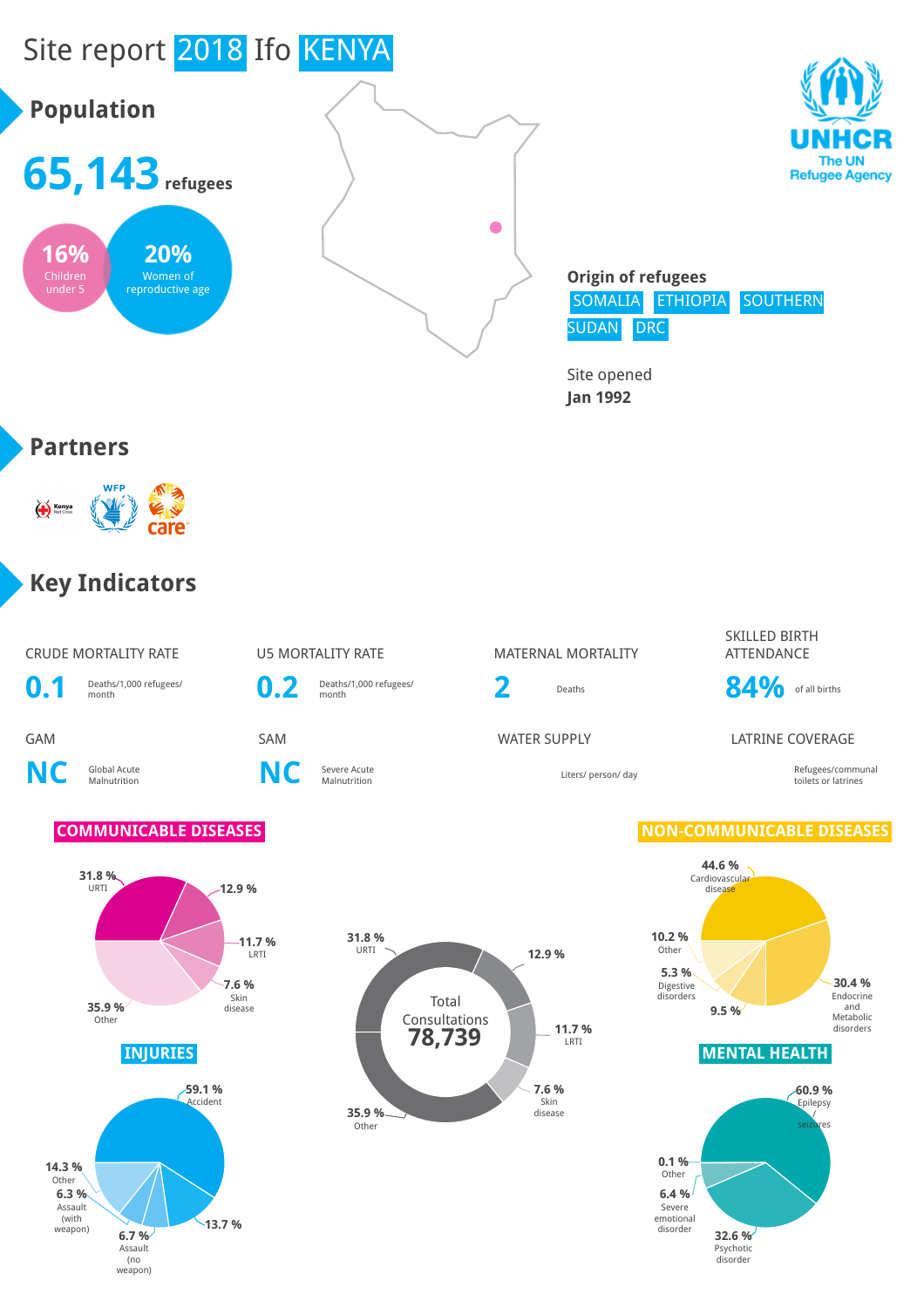## **Public Health**

| <b>HEALTH STAFFING</b>                                      | <b>INDICATOR</b> | <b>STANDARD</b> |           | <b>MORBIDITY</b>                                 | <b>INDICATOR</b> | <b>STANDARD</b> |   |   |
|-------------------------------------------------------------|------------------|-----------------|-----------|--------------------------------------------------|------------------|-----------------|---|---|
| Number of medical doctors                                   | $\overline{2}$   | 1: 50,000       | ▲         | Incidence of malaria among children under        | $\mathbf{0}$     |                 |   |   |
| Number of qualified nurses                                  | 24               | 1:10,000        | ◙         | Incidence of watery diarrhoea among              | 41               |                 |   |   |
| Number of community health workers                          | 102              | 1: 1,000        | ◙         | children under 5                                 |                  |                 |   |   |
| <b>ACCESS AND UTILIZATION</b>                               | <b>INDICATOR</b> | <b>STANDARD</b> |           | Incidence of pneumonia among children<br>under 5 | 40               |                 |   |   |
| Consultations per trained clinician per day                 | 73               | < 50            | ☺         | Incidence of pneumonia among over 5              | 12               |                 |   |   |
| Health utilisation rate (new visits / refugee /             | 1.1              | $1 - 4$         | ◙         | Tuberculosis success rate                        | 92%              | < 90%           | ◙ |   |
| year)<br>Proportion of host population consultations        | 0%               |                 |           | Were any MDR/X-TB cases diagnosed among<br>PoCs? | Yes              | <b>No</b>       | ☺ |   |
| <b>MORTALITY</b>                                            | <b>INDICATOR</b> | <b>STANDARD</b> |           | <b>VACCINATION</b>                               | <b>INDICATOR</b> | <b>STANDARD</b> |   |   |
| <b>Crude Mortality Rate</b><br>(CMR) (/1000/month)          | 0.1              | < 0.75          | $\bullet$ | Full vaccination coverage                        | 42%              | $< 95\%$        |   | Ø |
| <b>Under-five Mortality Rate</b><br>(U5MR) (/1000/month)    | 0.2              | < 1.5           | Ø         | Measles vaccination coverage                     |                  | Not collected   |   |   |
| <b>Infant Mortality Rate</b><br>(IMR) (/1000 livebirths)    | 26.9             | < 30            | $\bullet$ | Source of vaccination data                       | survey           |                 |   |   |
| <b>Neonatal Mortality Rate</b><br>(NNMR) (/1000 livebirths) | 12               | < 20            | $\bullet$ | <b>IN-PATIENT DEPARTMENT (IPD)</b>               | <b>INDICATOR</b> | <b>STANDARD</b> |   |   |
| <b>OUTBREAK ALERT AND RESPONSE</b>                          | <b>INDICATOR</b> | <b>STANDARD</b> |           | Average length of stay (days)                    | 2.8              |                 |   |   |
| Proportion of outbreaks investigated within 48<br>hours     |                  | 100%            |           | Case fatality rate                               | 0.0              |                 |   |   |
| Number of outbreaks reported                                | $\mathbf 0$      |                 |           | Hospitalisation rate                             | 40.8             | $50 - 150$      |   | Δ |

# **Reproductive Health**

| <b>ANTENATAL CARE</b>                                                                     | <b>INDICATOR</b> | <b>STANDARD</b> |                  | <b>FAMILY PLANNING</b>                                                      | <b>INDICATOR</b> | <b>STANDARD</b> |   |
|-------------------------------------------------------------------------------------------|------------------|-----------------|------------------|-----------------------------------------------------------------------------|------------------|-----------------|---|
| Antenatal care coverage                                                                   | 85%              | > 90%           |                  | Contraceptive prevalence rate                                               | 2%               | $\geq 30\%$     | ظ |
| Coverage of antenatal tetanus vaccination                                                 | 96%              | > 95%           |                  | Source of contraceptive prevalence data                                     | <b>HIS</b>       |                 |   |
| <b>DELIVERY CARE</b>                                                                      | <b>INDICATOR</b> | <b>STANDARD</b> |                  | SEXUAL AND GENDER-BASED VIOLENCE (SGBV)                                     | <b>INDICATOR</b> | <b>STANDARD</b> |   |
| Proportion of births attended by skilled<br>personnel                                     | 84%              | $\geq 90\%$     | $\blacktriangle$ | Total number of reported rapes                                              | $\mathbf{0}$     |                 |   |
| Proportion of births conducted by caesarean<br>section                                    | 1%               | $5 - 15%$       | ☺                | Proportion of eligible rape survivors provided<br>with PEP within 72 hours  |                  | 100%            |   |
| Proportion of newborn infants with low birth<br>weight (<2500 gs) (weighed within 72 hrs) | 4%               | < 15%           |                  | Proportion of eligible rape survivors provided<br>with ECP within 120 hours |                  | 100%            |   |
| Proportion of teenage pregnancies                                                         | 2%               |                 |                  | SEXUALLY TRANSMITTED INFECTIONS (STIS)                                      | <b>INDICATOR</b> | <b>STANDARD</b> |   |
| Still birth rate (/ 1000 total births / month)                                            | $\overline{2}$   |                 |                  | Number of genital ulcer diseases                                            | 16               |                 |   |
| Number of maternal deaths                                                                 | $\overline{2}$   |                 |                  | Number of Pelvic Inflammatory diseases                                      | 482              |                 |   |
| Proportion of maternal deaths investigated<br>within 48 hours                             | 100%             | 100%            |                  |                                                                             |                  |                 |   |